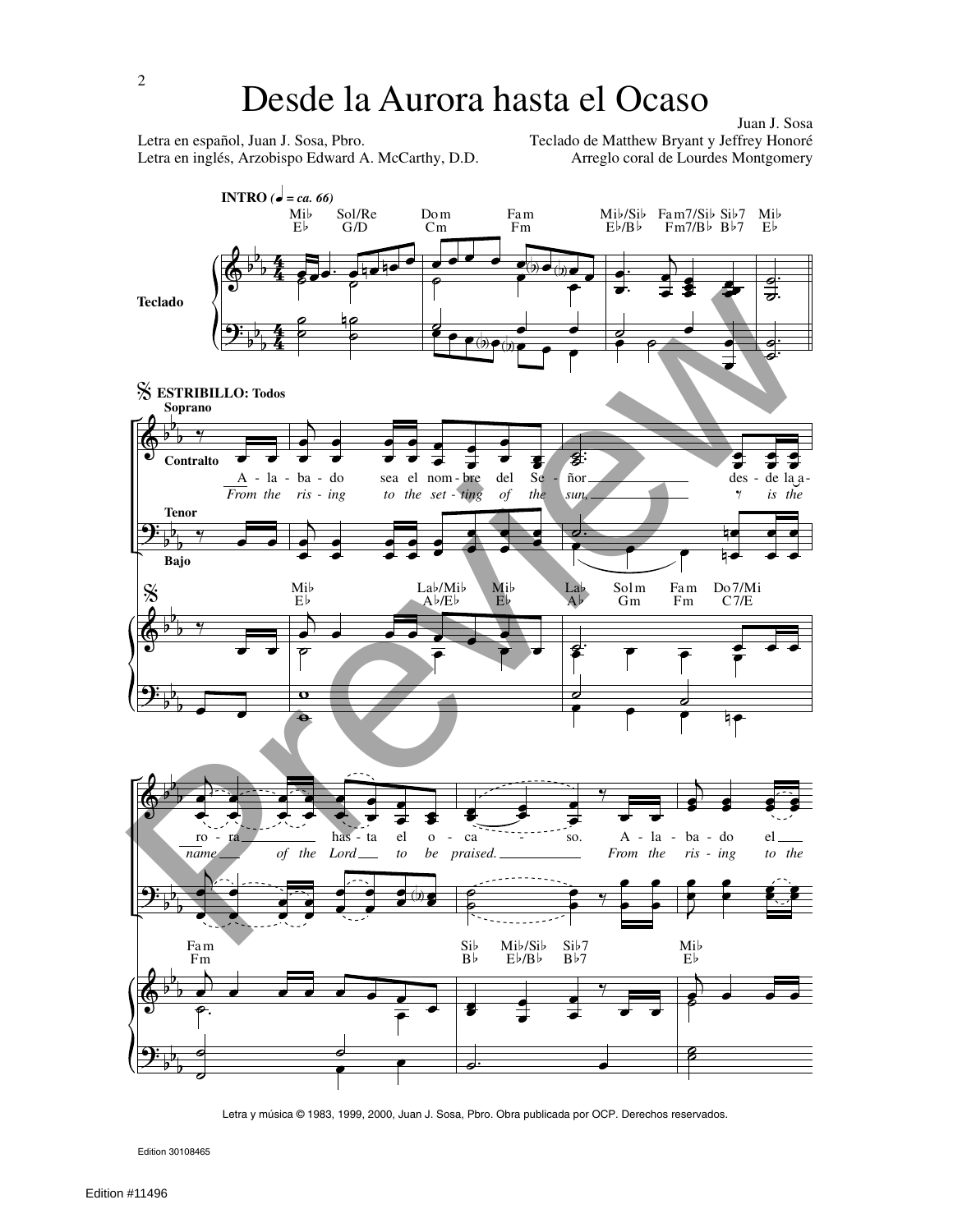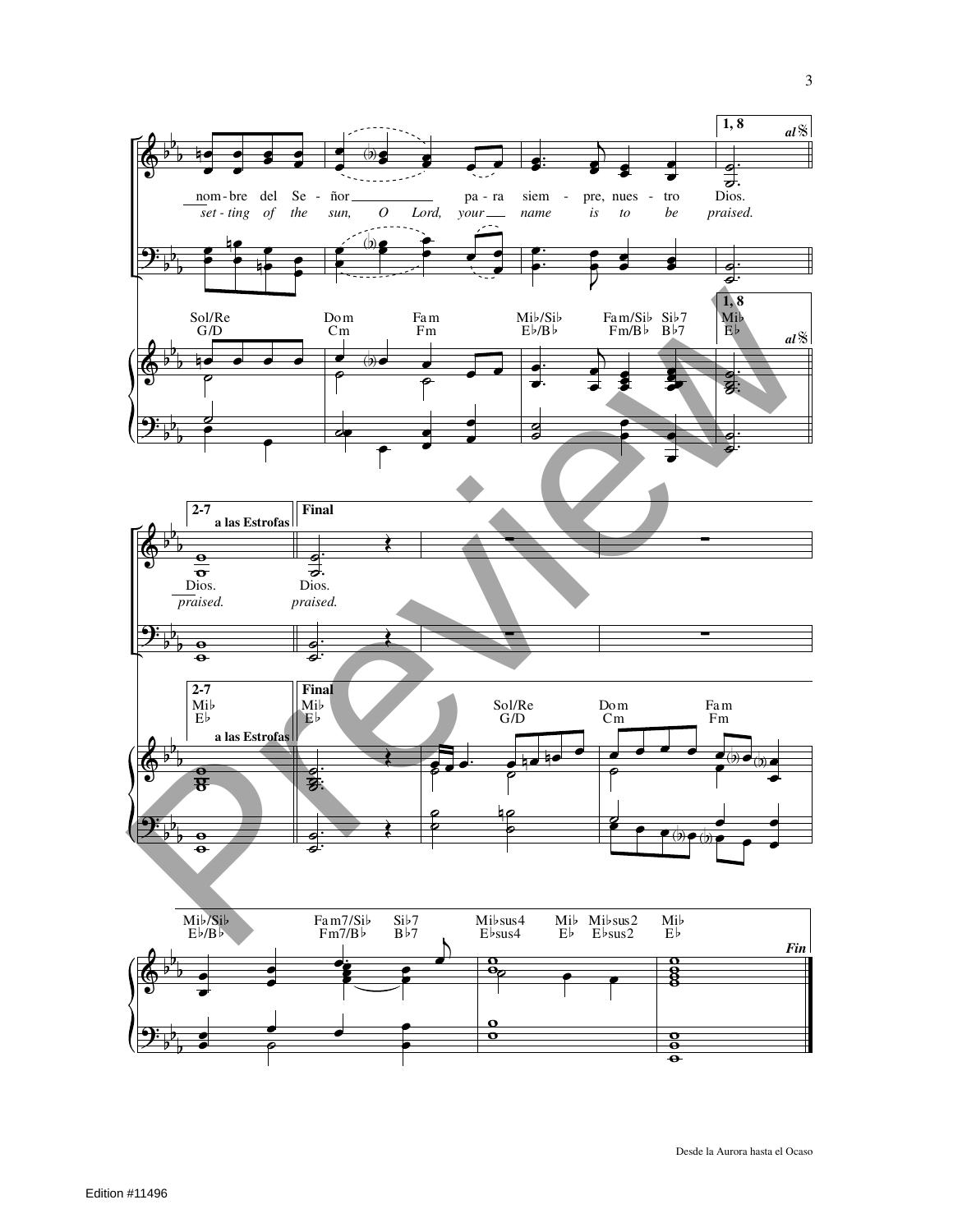4



Desde la Aurora hasta el Ocaso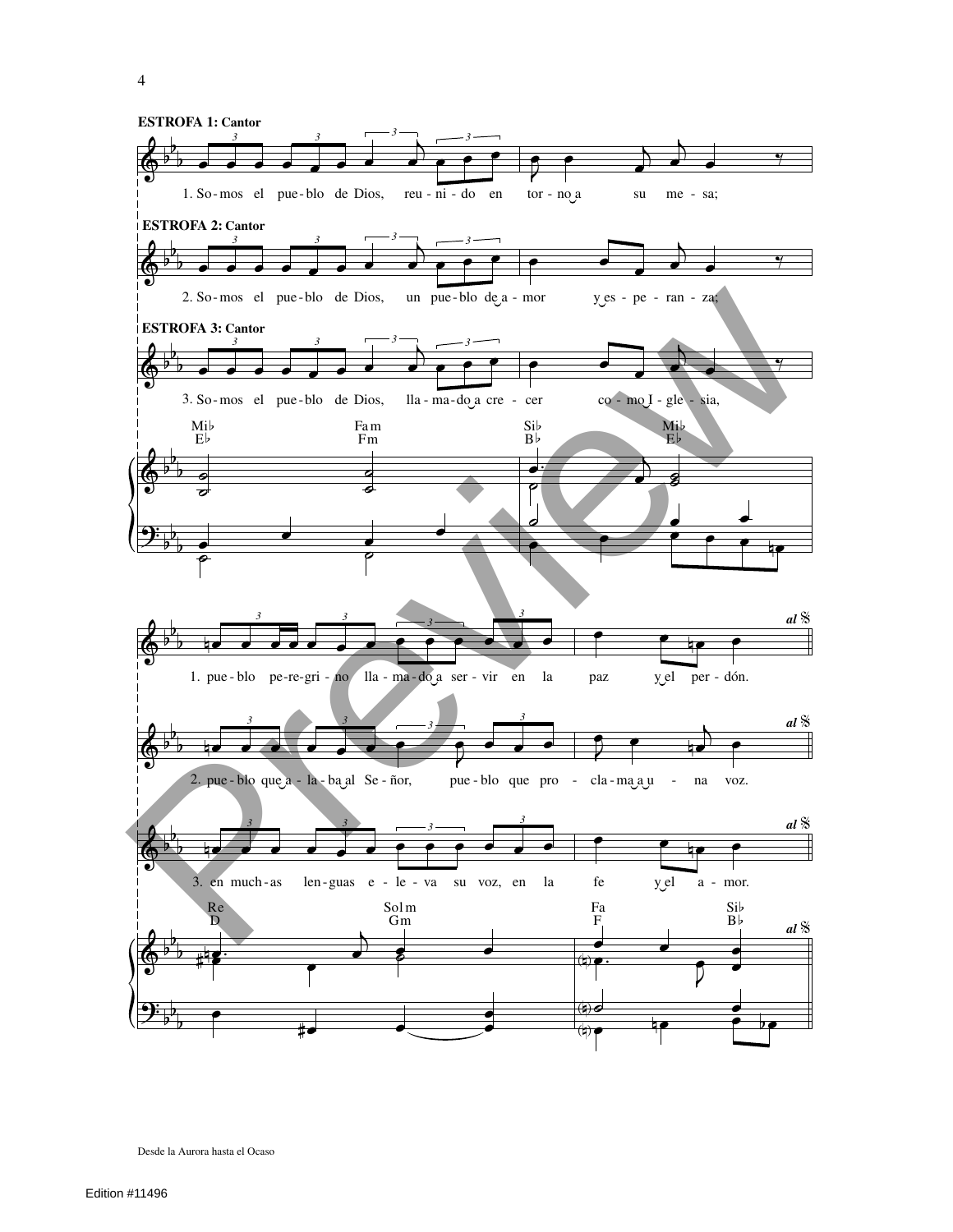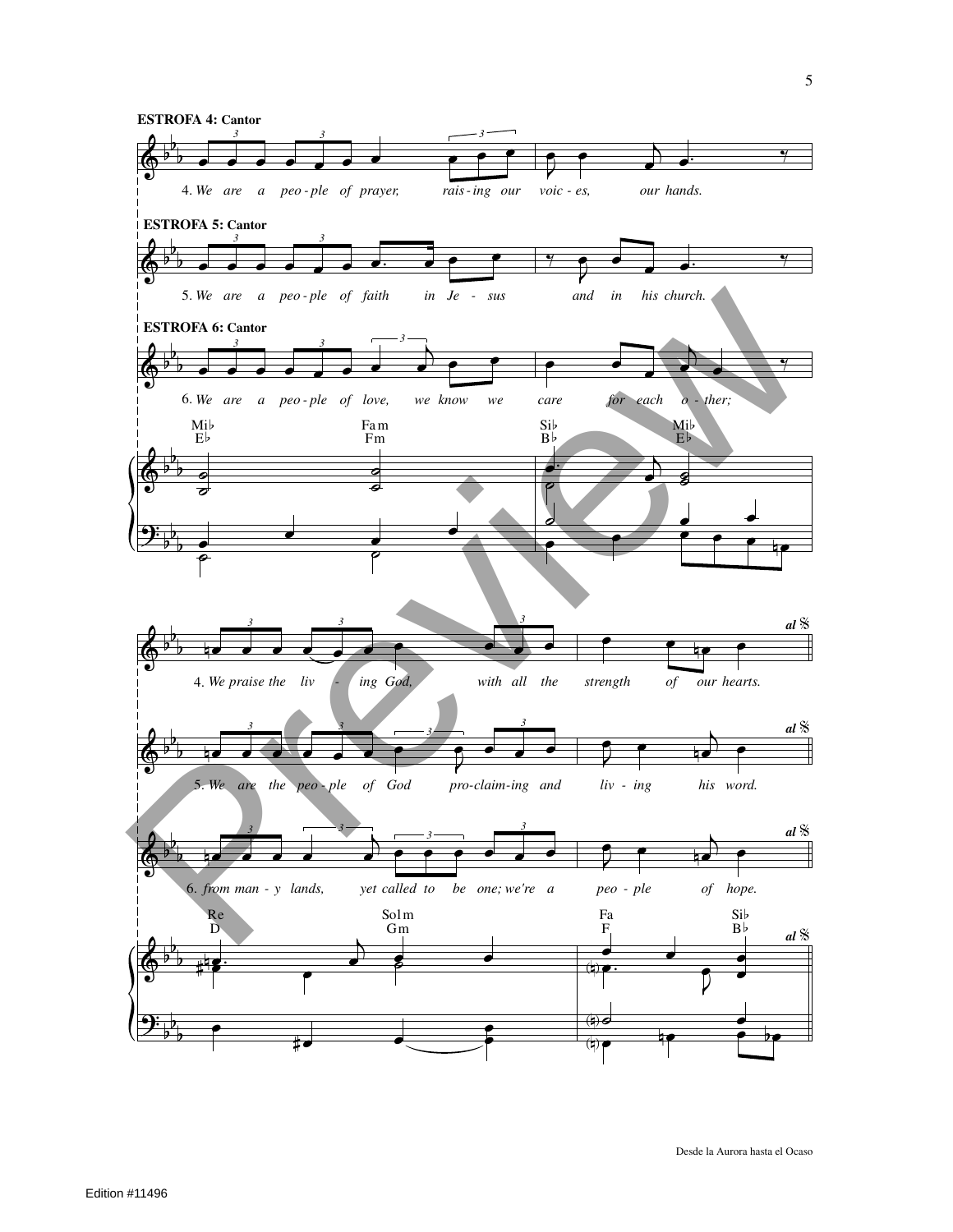## Desde la Aurora hasta el Ocaso

(Guitar/Vocal)

Letra en español, Juan J. Sosa, Pbro. Letra en inglés, Arzobispo Edward A. McCarthy, D.D.

Juan J. Sosa



Letra y música @ 1983, 1999, 2000, Juan J. Sosa, Pbro.

Obra publicada por OCP, 5536 NE Hassalo, Portland, OR 97213. Derechos reservados.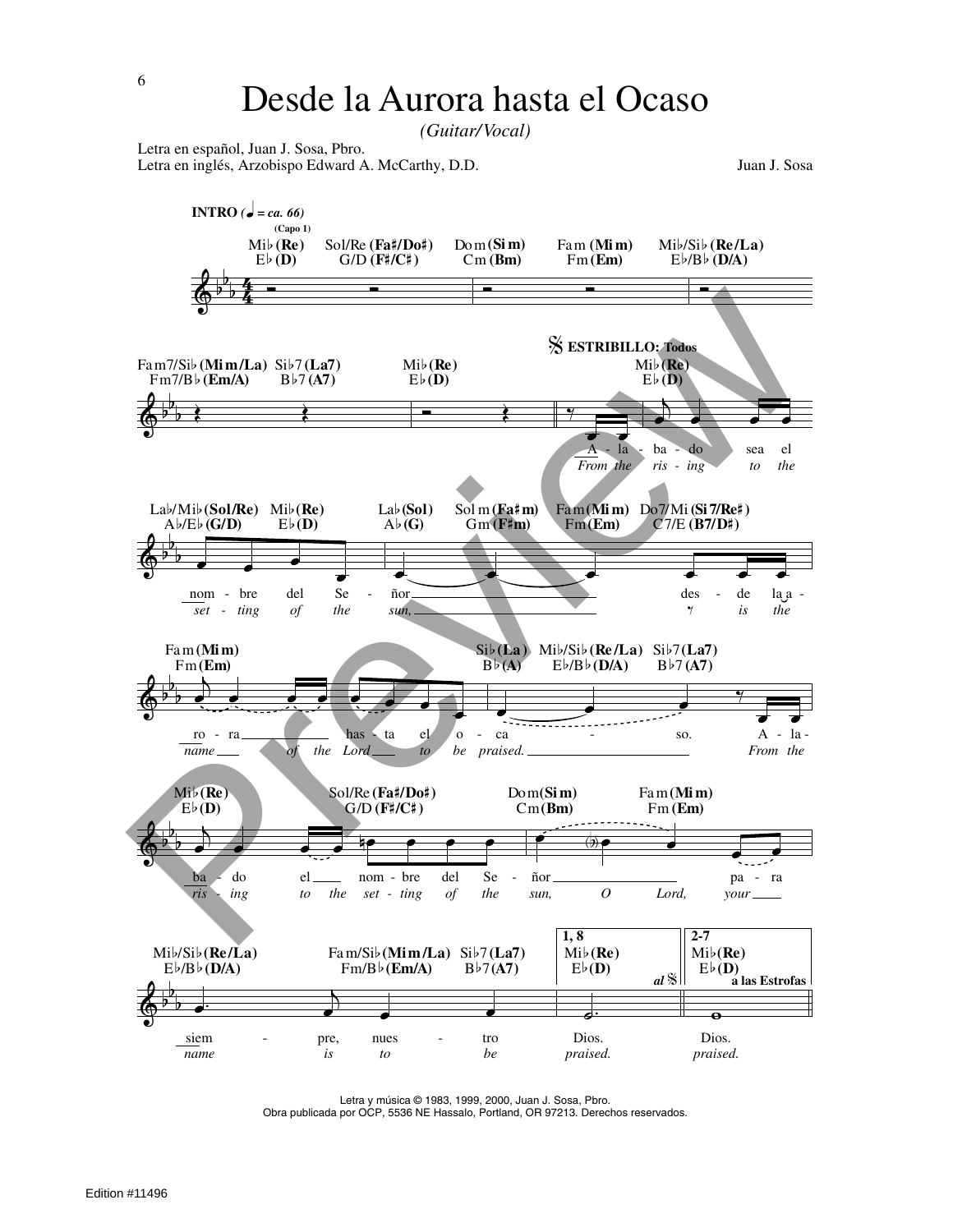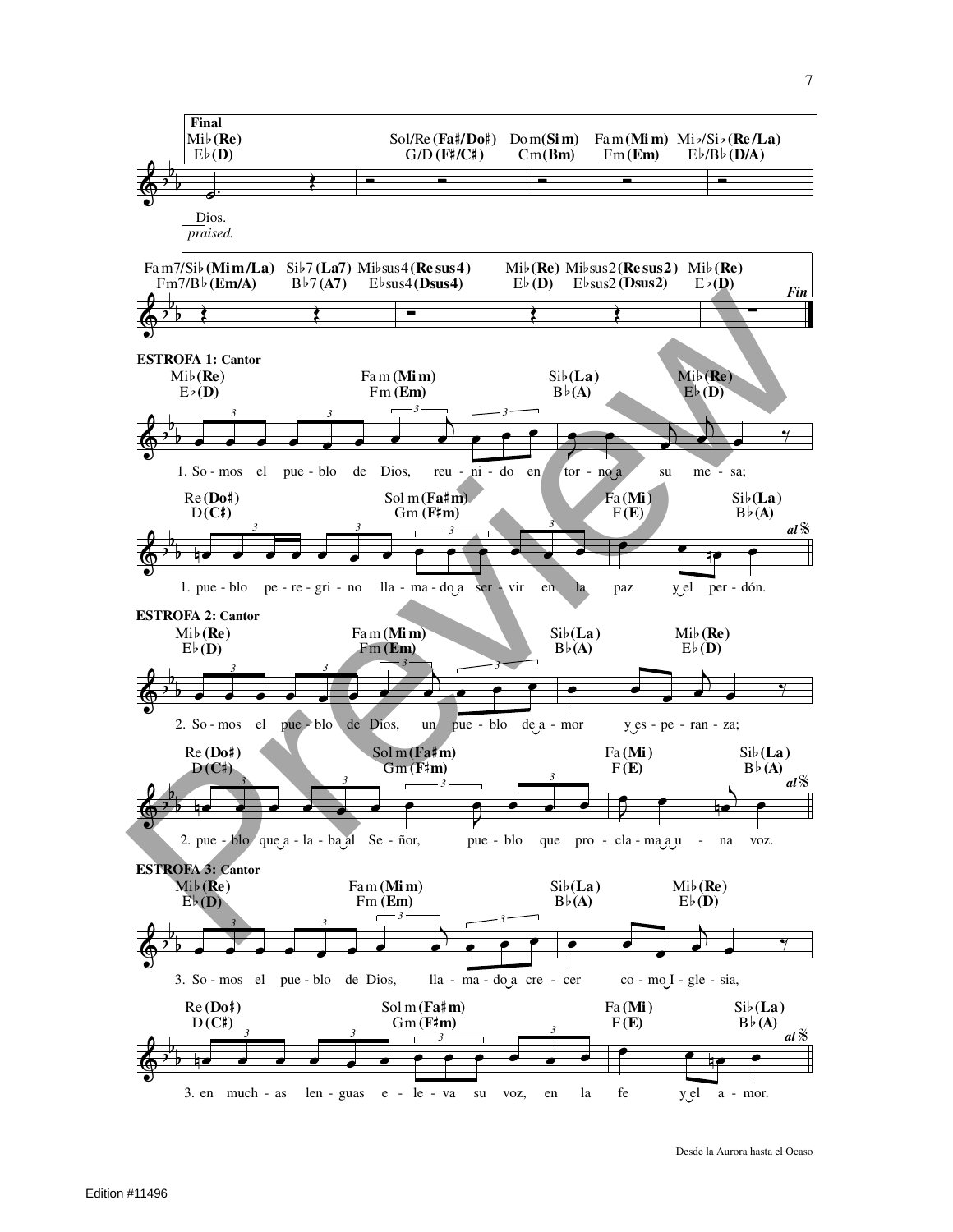

Desde la Aurora hasta el Ocaso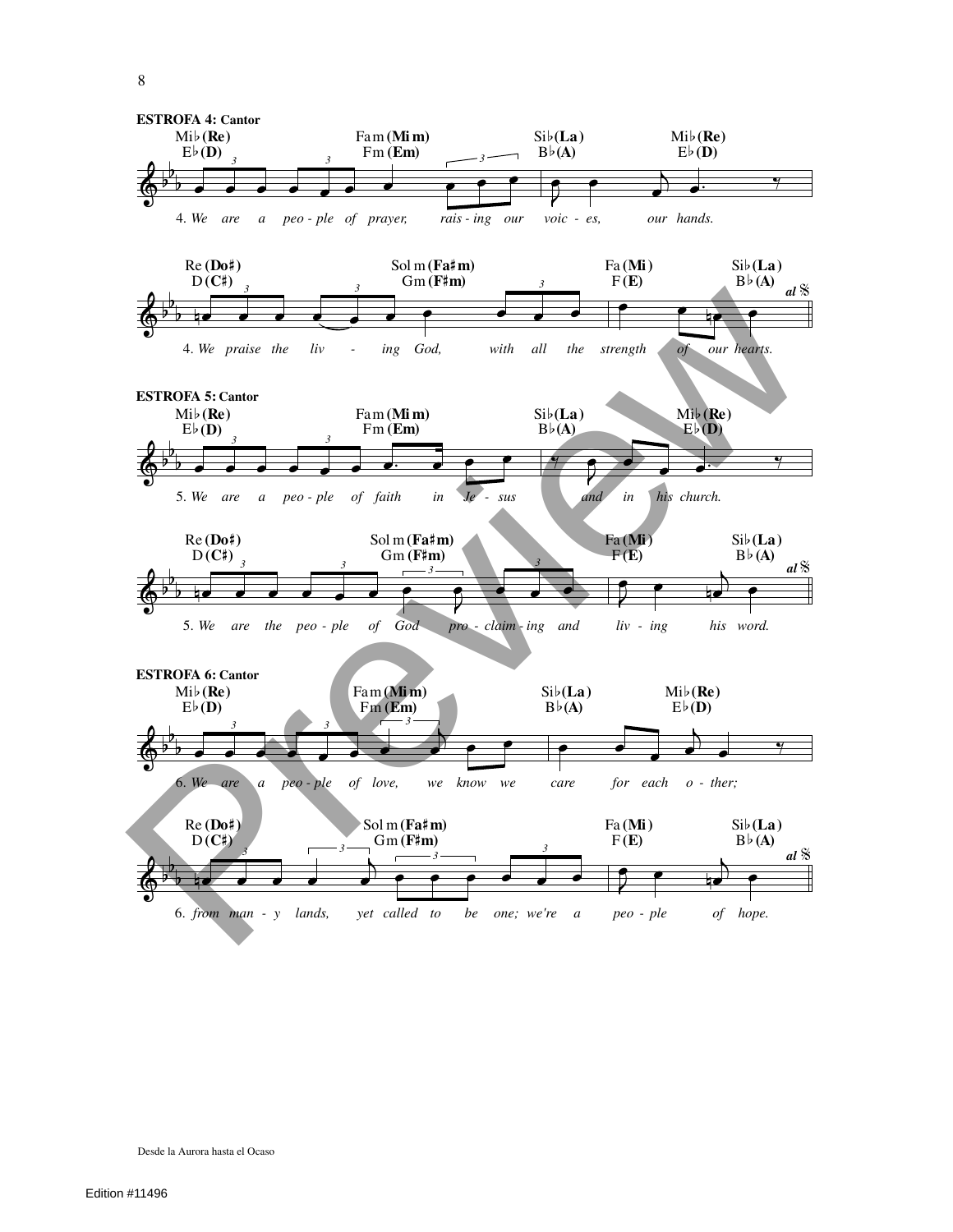Juan J. Sosa TROMPETA I y II en Sib Arreglo de Rodolfo López









© 1983, 1999, 2000, Juan J. Sosa, Pbro. Obra publicada por OCP, 5536 NE Hassalo, Portland, OR 97213. Derechos reservados.

**\*Toque solamente después de cada estrofa.** *Play after each verse only.*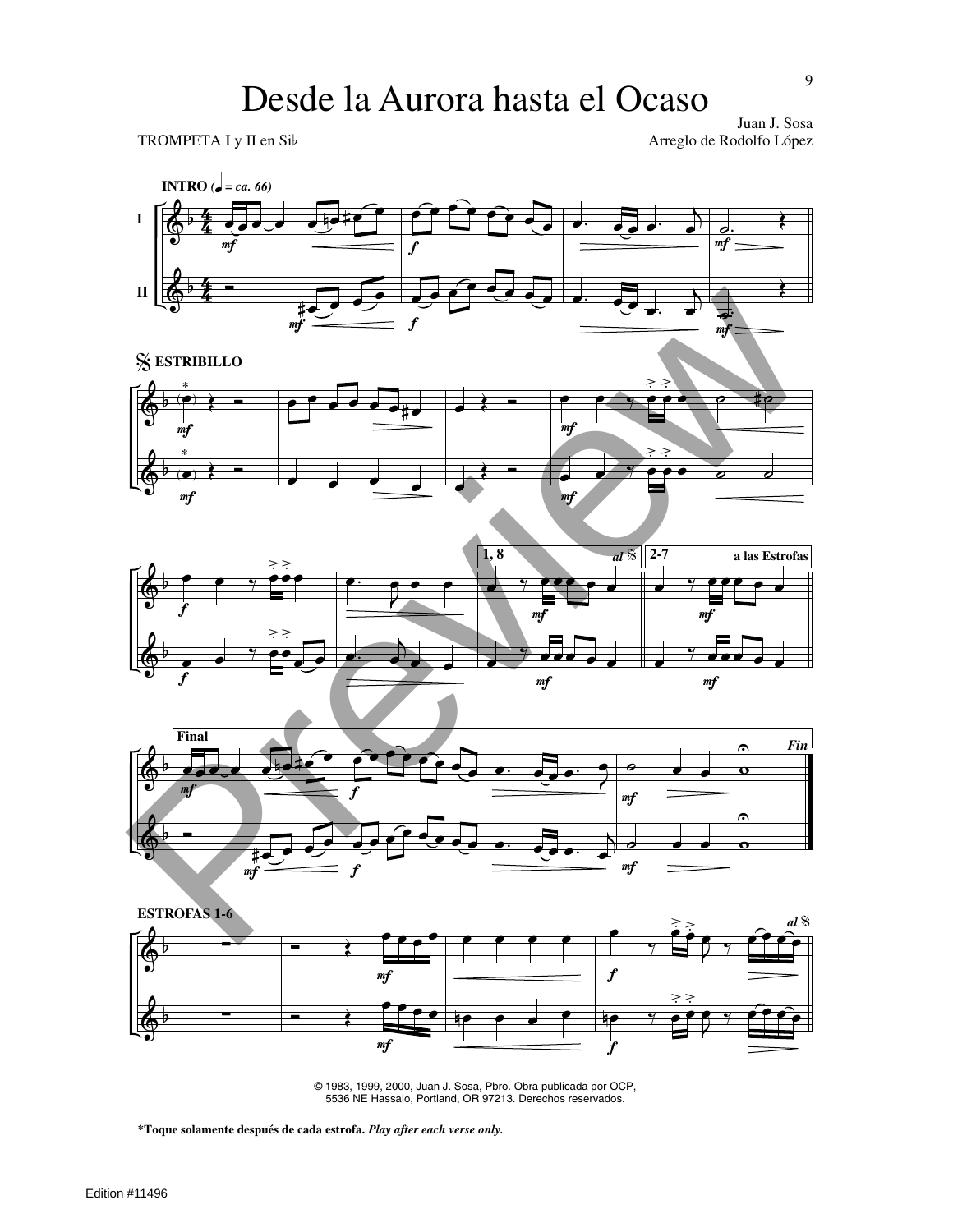## Sugerencias para la Interpretación/ Performance Notes

Basado en el Salmo 113 (112), este canto se convierte en una alabanza al Dios de todas las naciones que cuida del desvalido y del pobre "desde la aurora hasta el ocaso". Compuesto originalmente en inglés y en estilo de 'marcha', este canto bilingüe se puede utilizar a la entrada o a la salida de una celebración litúrgica, o como un himno en la Liturgia de las Horas. Es recomendable que las estrofas crezcan gradualmente hacia el Estribillo; conviene que el coro o el cantor cante las estrofas con convicción para inspirar la respuesta de la asamblea.

Based on Psalm 113, this song of praise exalts the God of all nations who cares for the weak and *the poor "from the rising to the setting of the sun." Originally composed all in English as a 'march,' the song may be used as an entrance or a recessional at liturgical celebrations, or as a hymn for the Liturgy of the Hours. The verses should build gradually, leading towards the Refrain; it is important that the cantor or choir sing the verses with conviction to inspire the assembly's response.*



Desde la Aurora hasta el Ocaso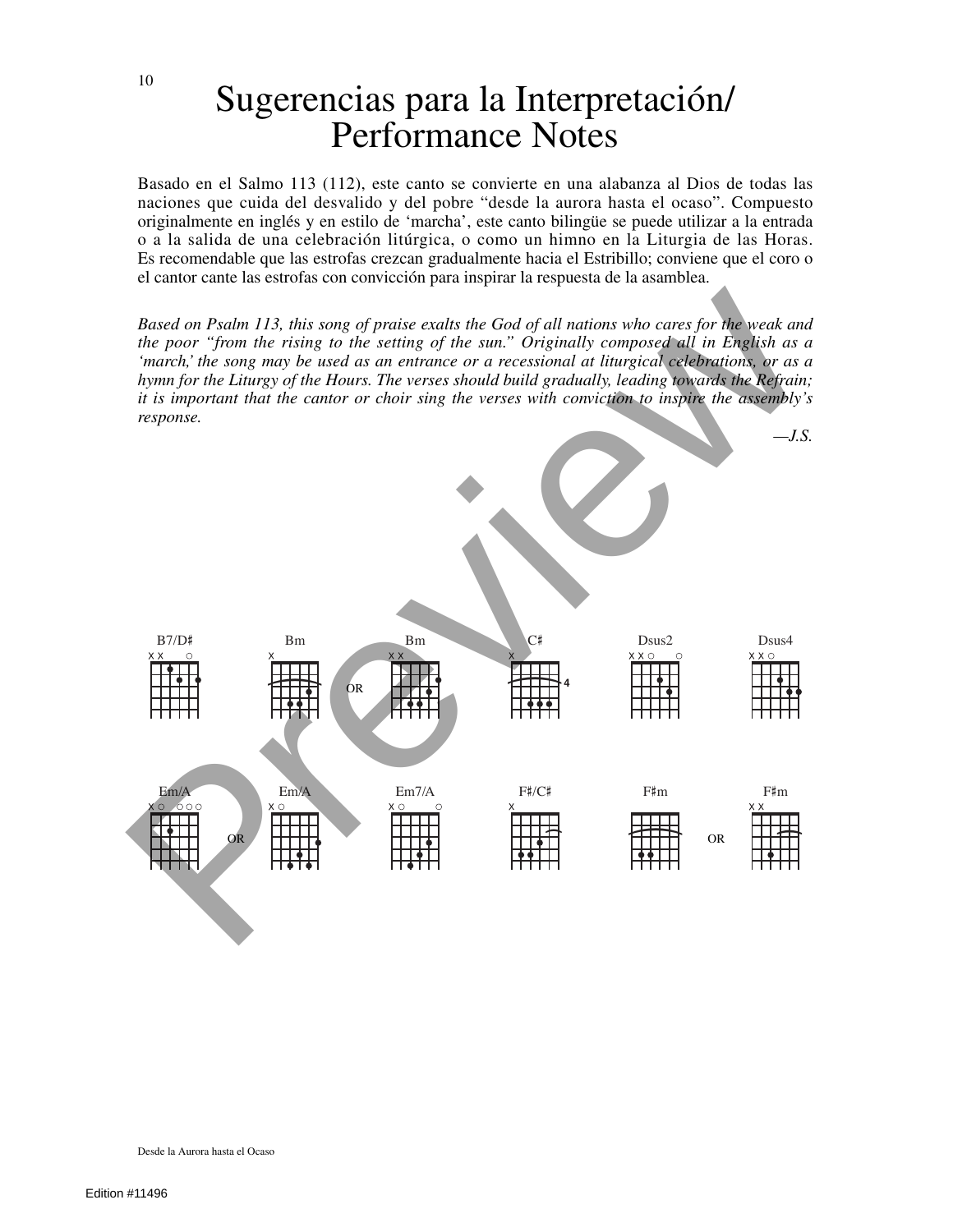